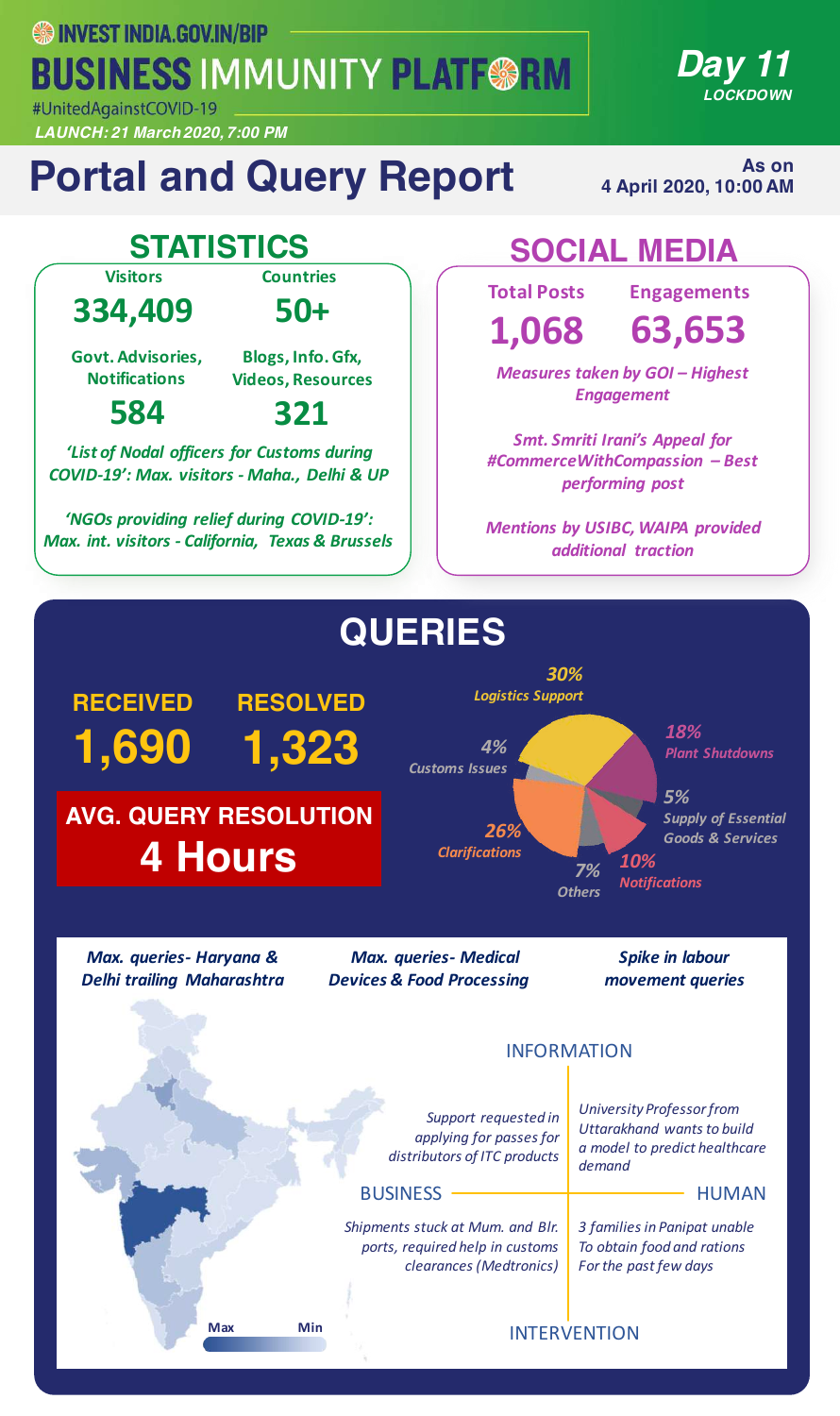### *24/7 Response*



### *Making it Happen*

*Korean International Trade*  Association (KITA): **Ensured** business *continuity by obtaining permission for Korean firms to operate in Haryana*

*MetLife: Obtained approvals and movement passes for multiple employees to ensure business continuity*

*Lindstrom: Obtained fast-track approval* to operate its manufacturing unit *making pharmaceutical clothing*

*Zeelandia: Provided assistance in operationalizing essential food ingredients facilities through clearances for labour movement and factory operations*

### *Stakeholder Outreach*

**2291 Global & Domestic Corporates/Stakeholders contacted**

#### *Missions*

**Outreach to 11 Foreign Missions for obtaining best practices and** suppliers of essential medical *equipment:*

*Malaysia* | Japan | UK | Taiwan *Singapore | Russia | Indonesia China | Germany Sweden | South Korea* 

*Indian High Commission in Malaysia exploring availability of gloves and PPEs*

*Indian High Commission in Singapore secured donations of 30,000 Test Kits for ICMR*

*Embassy of India in Russia arranging ventilators and masks*

**Indian Embassy in Japan** organizing *masks, monitors, nebulizers and thermometers*

*High Commission in London organizing technical know-how for Anaesthetic Ventilator and similar equipment*

**Indian-Taipei association** confirmed supply of PPEs, goggles and peripherals *for* ventilators, hospital beds, isolation *room designs*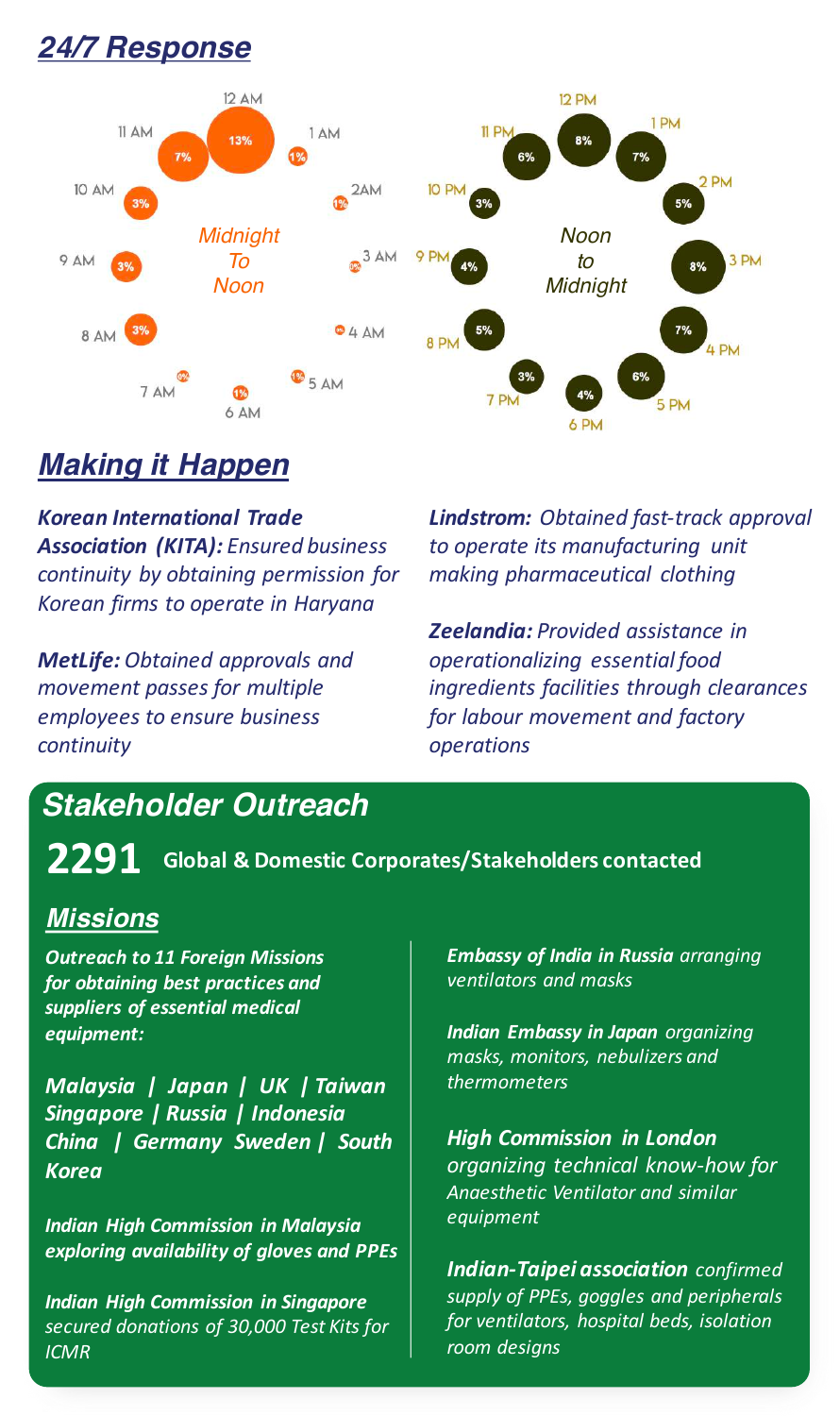### *DISCUSSIONS WITH INDUSTRY AND KEY STAKEHOLDERS*

| #                       | <b>DATE</b>        | <b>PARTICIPANTS</b>                                                       | <b>DISCUSSION POINTS</b>                                                                                                                                                                                     |
|-------------------------|--------------------|---------------------------------------------------------------------------|--------------------------------------------------------------------------------------------------------------------------------------------------------------------------------------------------------------|
| $\mathbf{1}$            | 1-April-<br>2020   | <b>American companies,</b><br><b>USIBC</b>                                | Logistics issue resolution, inclusion of<br>certain essential products and services<br>under the exemption list and potential<br>for contribution to medical equipment<br>demand through local manufacturing |
| $\overline{2}$          | $30$ -Mar-<br>2020 | <b>Swedish Companies, SIBC</b>                                            | <b>Issue Resolution</b>                                                                                                                                                                                      |
| $\overline{\mathbf{3}}$ | $29-Mar-$<br>2020  | <b>US Life Sciences</b><br><b>Companies, USIBC</b>                        | <b>Issue Resolution, Information on</b><br>contribution to COVID Response                                                                                                                                    |
| 4                       | $23-Mar-$<br>2020  | <b>US Fin. Services</b><br><b>Companies, US Treasury,</b><br><b>USIBC</b> | <b>Issue Resolution</b>                                                                                                                                                                                      |

### *Supply Solutions Cell*

**1144** Suppliers contacted

#### *Key Matchmaking*

*Worked with Durobags, a mask manufacturer with 50k 3ply/day capacity, to assist with permissions to reopen their factory*

*Facilitated* Welspun Group in *connecting with raw materials suppliers. Production capacity of 5,000 masks/day* with potential to double

*Successfully connected AB Industries a ventilator* manufacturing company with **Thyssenkrupp** for assistance in *manufacturing ventilators*

**Assisted Hero Moto Corp** to obtain **license to manufacture Sanitizers** *within 1 hour* 

### #startupindia

**Startup Challenge: Solutions to combat Covid19**

### **435+**

**Applications received from 22 States**

(Live till 15 April)

*Maximum applications received are under:*

- o *Movement Tracking*
- o *Geofencing*
- o *Personnel Protective Equipment*
- o *Large Area Sanitization*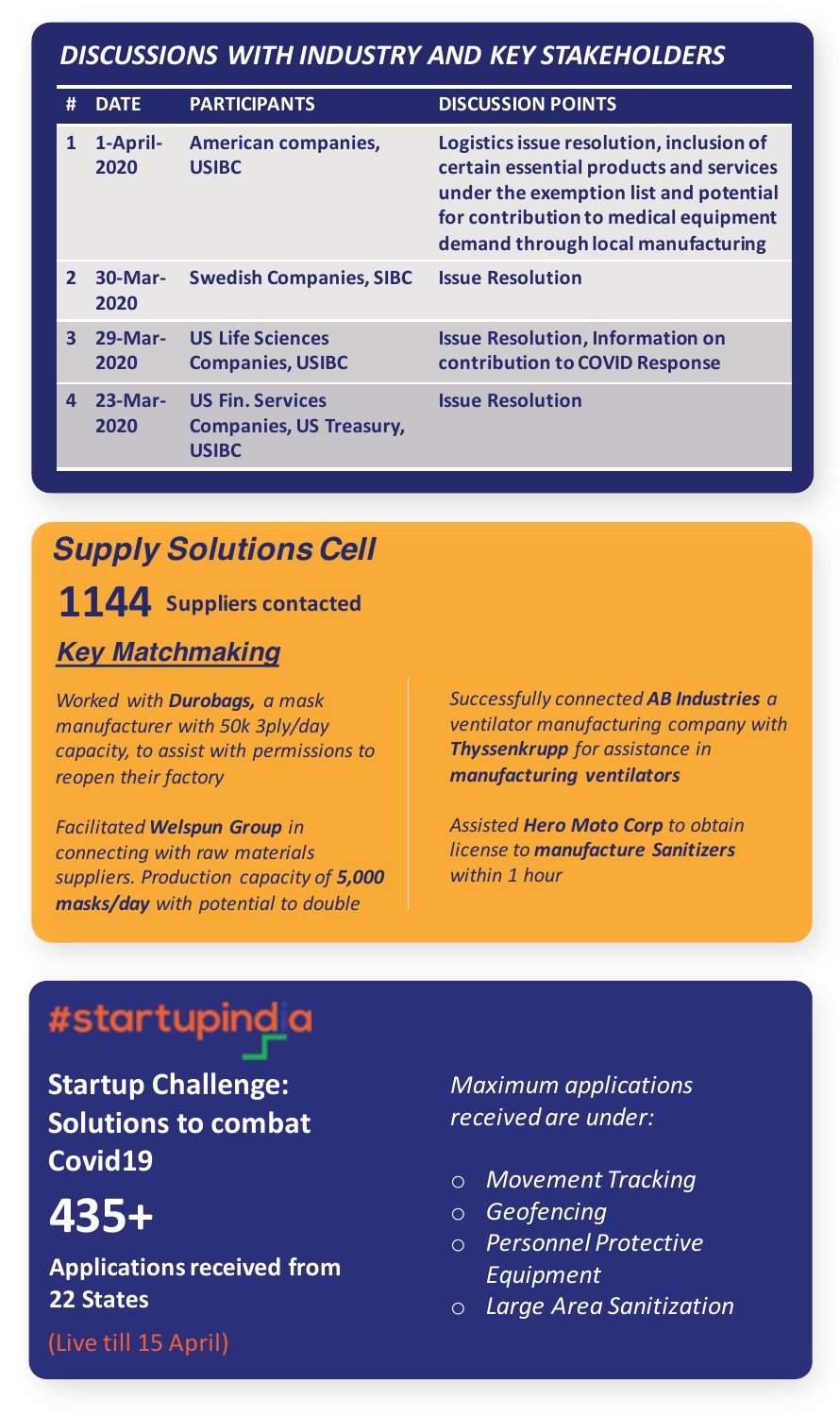### *Highlights Sahyog: Social Impact Team*

*Created a repository of 30 Relief funds* for companies to access to meet *their CSR compliance for the year*

*Developed* a **pipeline** of \$41.1 Cr. to be **channelled** to **COVID19** Relief funds *(state and central level)*

Assisted in the donation of *over 25,000+ PPE donations from*  corporates as part of their CSR *activities*

*Reached out to 289 tech incubators across India in an effort to channel CSR funds into the developing technology space*

*Already received 71 COVID19 technology solutions*

**Partnered with BIRAC** channelize CSR funds for COVID-19 solutions with a focus *on diagnostics, vaccines and related*  interventions for the control of COVID-19

### **TOUCHING LIVES**

For us every query is not just a *number. It drives us to reach out and touch lives round the clock.*

**12 year old Roshita Banerjee, a** stroke paralytic suffering **from a rare disease Moyamoya, urgently needed Peptamen in Indore, a feed powder on which she is 100%**  dependent, and which was completely unavailable in **Madhya Pradesh. With just 1 packet left that would last her 5 days, it was a race against time.**

**Invest India worked tirelessly, with Delhivery and Blue Dart to ensure that the package reached her all the way from Ahmedabadin time.**



### **VC** with Hon'ble Minister of **Railways and Commerce & Industry Sh. Piyush Goyal**

The Hon'ble Minister chaired the call with Startups and regulatory bodies to discuss measures for capital availability, liquidity measures, access to liquidity, movement of essential goods and government support for startups & entrepreneurs. All issues will be taken up by DPIIT for active resolution

**India's Startup Community Joins Hands to Launch Action COVID-19 Team (ACT)**

- Collective effort to help Indian startups to survive this crisis

- Launch of ACT Grants, an INR 100 Cr - programme, aimed at seeding 50+ initiatives through grants